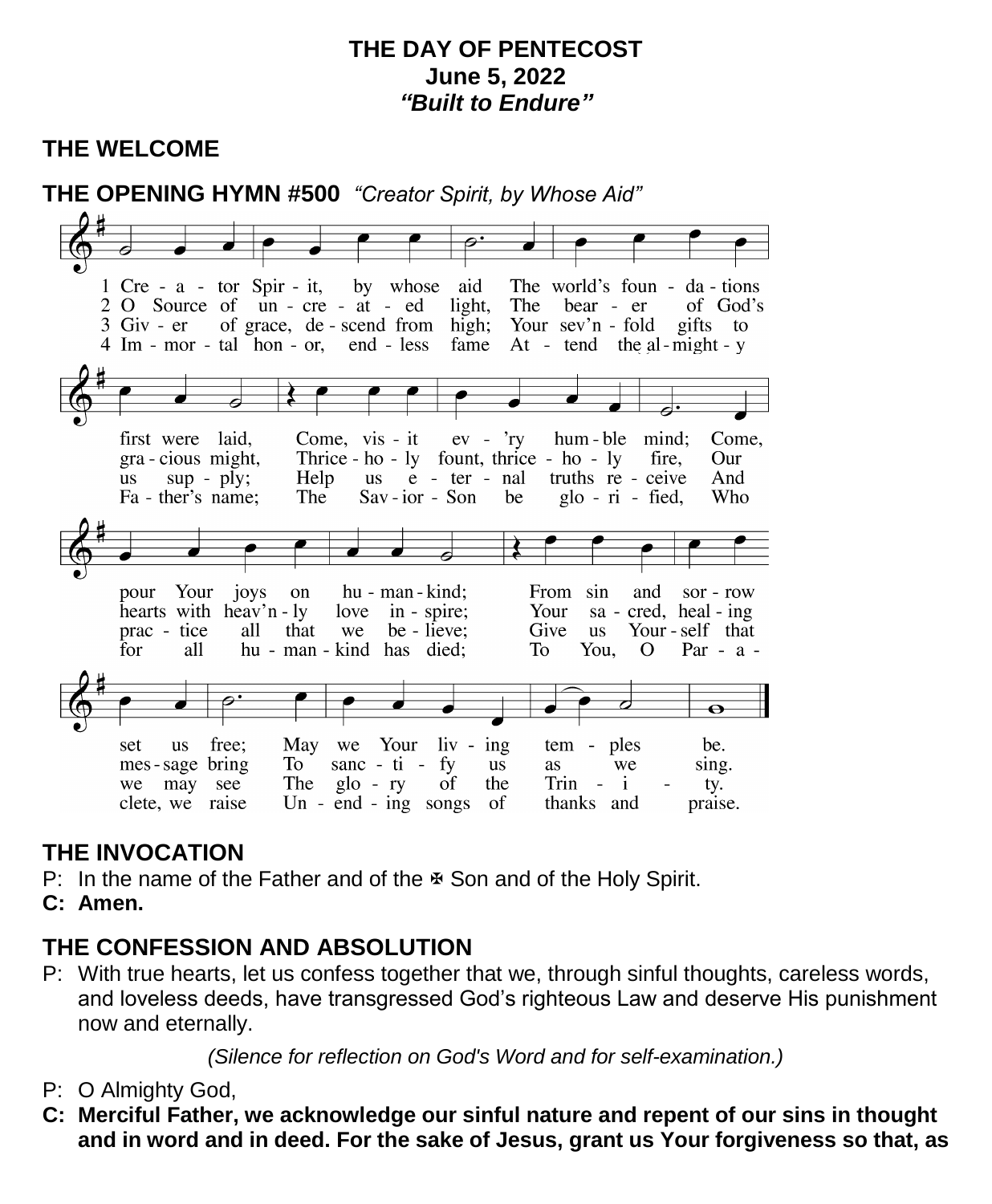**Your redeemed people, we may be fit places for the in-dwelling of the Holy Spirit and may serve You in time and in eternity.**

- P: Almighty God in His mercy has given His Son to die for you and for His sake forgives you all your sins. As a called and ordained servant of Christ, and by His authority, I therefore forgive you all your sins in the name of the Father and of the  $\overline{x}$  Son and of the Holv Spirit.
- **C: Amen.**

### **THE HYMN OF PRAISE** *"There is a Redeemer"*

1) **There is a Redeemer, Jesus, God's own Son, Precious Lamb of God, Messiah, Holy One.**

> *Refrain:* **Thank You, O my Father, for giving us Your Son; And leaving Your Spirit 'til the work on earth is done.**

- 2) **Jesus, my Redeemer, Name above all names, Precious Lamb of God, Messiah, hope for sinners slain.** *(Refrain***)**
- 3) **When I stand in glory I will see His face, and there I'll serve my King forever, in that holy place.** *(Refrain)*

Text and Music: © 1982 Birdwing Music Used by permission: LSB Hymn License .NET, number 100012547.; admin. EMI Used by permission: LSB Hymn License .NET, number 100012547.

# **THE PRAYER OF THE DAY**

- P: Let us pray. O God, on this day You once taught the hearts of Your faithful people by sending them the light of Your Holy Spirit. Grant us in our day by the same Spirit to have a right understanding in all things and evermore to rejoice in His holy consolation; through Jesus Christ, Your Son, our Lord, who lives and reigns with You and the Holy Spirit, one God, now and forever.
- **C: Amen.**

# **THE OLD TESTAMENT READING** Genesis 11:1-9 (ESV)

Now the whole earth had one language and the same words. And as people migrated from the east, they found a plain in the land of Shinar and settled there. And they said to one another, "Come, let us make bricks, and burn them thoroughly." And they had brick for stone and bitumen for mortar. Then they said, "Come, let us build ourselves a city and a tower with its top in the heavens, and let us make a name for ourselves, lest we be dispersed over the face of the whole earth." And the LORD came down to see the city and the tower, which the children of man had built. And the LORD said, "Behold, they are one people, and they have all one language, and this is only the beginning of what they will do. And nothing that they propose to do will now be impossible for them. Come, let Us go down and there confuse their language, so that they may not understand one another's speech." So the LORD dispersed them from there over the face of all the earth, and they left off building the city. Therefore its name was called Babel, because there the LORD confused the language of all the earth. And from there the LORD dispersed them over the face of all the earth.

- P: This is the Word of the Lord.
- **C: Thanks be to God.**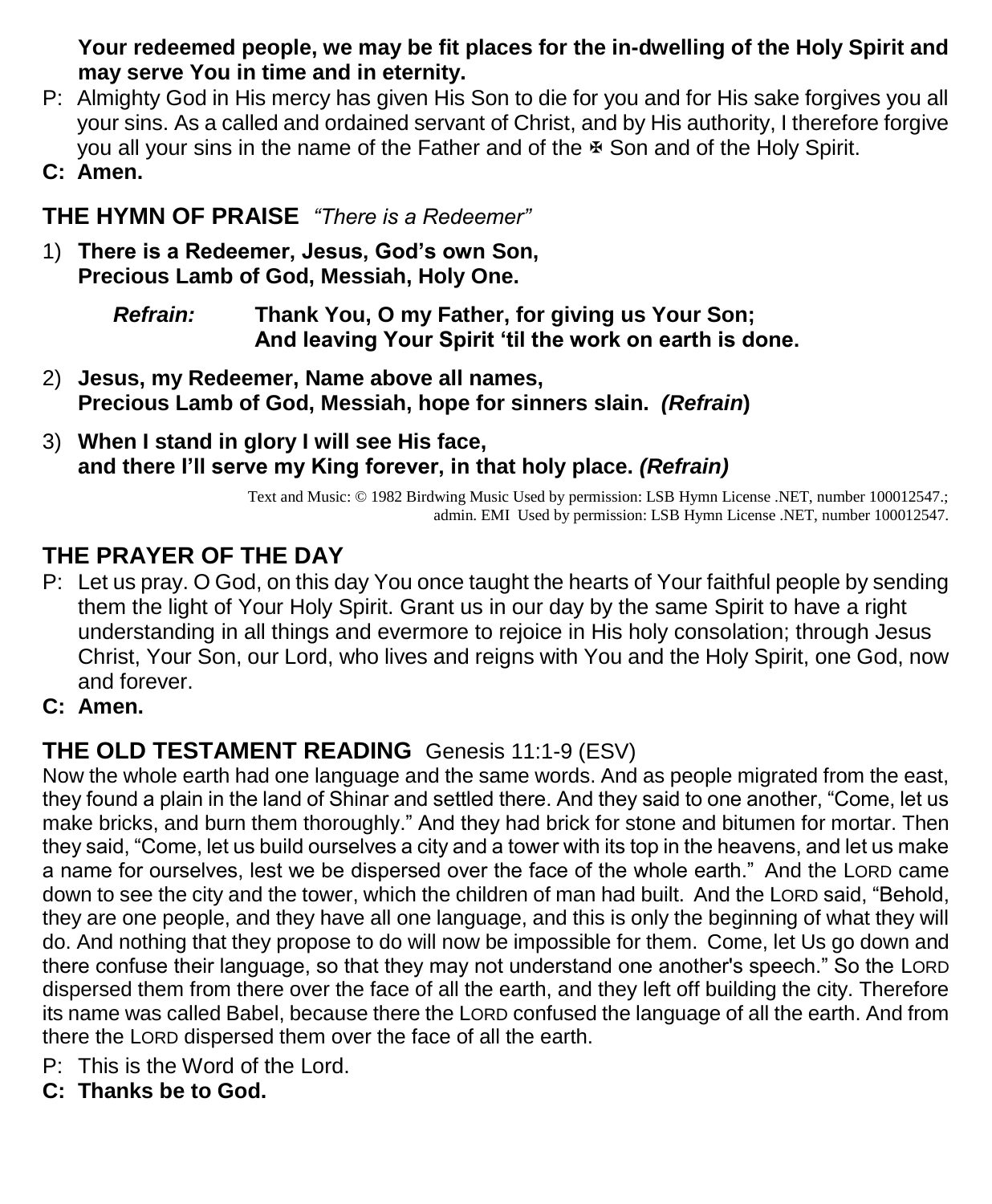# **THE NEW TESTAMENT READING** Acts 2:1-21 (ESV)

When the day of Pentecost arrived, they were all together in one place. And suddenly there came from heaven a sound like a mighty rushing wind, and it filled the entire house where they were sitting. And divided tongues as of fire appeared to them and rested on each one of them. And they were all filled with the Holy Spirit and began to speak in other tongues as the Spirit gave them utterance. Now there were dwelling in Jerusalem Jews, devout men from every nation under heaven. And at this sound the multitude came together, and they were bewildered, because each one was hearing them speak in his own language. And they were amazed and astonished, saying, "Are not all these who are speaking Galileans? And how is it that we hear, each of us in his own native language? Parthians and Medes and Elamites and residents of Mesopotamia, Judea and Cappadocia, Pontus and Asia, Phrygia and Pamphylia, Egypt and the parts of Libya belonging to Cyrene, and visitors from Rome, both Jews and proselytes, Cretans and Arabians—we hear them telling in our own tongues the mighty works of God." And all were amazed and perplexed, saying to one another, "What does this mean?" But others mocking said, "They are filled with new wine." But Peter, standing with the eleven, lifted up his voice and addressed them: "Men of Judea and all who dwell in Jerusalem, let this be known to you, and give ear to my words. For these people are not drunk, as you suppose, since it is only the third hour of the day. But this is what was uttered through the prophet Joel: 'And in the last days it shall be, God declares, that I will pour out My Spirit on all flesh, and your sons and your daughters shall prophesy, and your young men shall see visions, and your old men shall dream dreams; even on My male servants and female servants in those days I will pour out My Spirit, and they shall prophesy. And I will show wonders in the heavens above and signs on the earth below: blood, and fire, and vapor of smoke; the sun shall be turned to darkness and the moon to blood, before the day of the Lord comes, the great and magnificent day. And it shall come to pass that everyone who calls upon the name of the Lord shall be saved.'"

- P: This is the Word of the Lord.
- **C: Thanks be to God.**

#### *(please stand)*

**THE ALLELUIA VERSE** *(tune:* #789 *"Praise and Thanksgiving")* **Sing Alleluia, Come, Holy Spirit. Brighten each spirit With Your strong love. Enkindle singing, speaking, and preaching. Come, Holy Spirit, Heavenly Dove!**

## **THE HOLY GOSPEL** John 14:23-31 (ESV)

P: The Holy Gospel according to St. John, the fourteenth chapter.

### **C:** *(sung)* **Glory to You, O Lord.**

Jesus said, "If anyone loves Me, he will keep My word, and My Father will love him, and We will come to him and make Our home with him. Whoever does not love Me does not keep My words. And the word that you hear is not Mine but the Father's who sent Me. These things I have spoken to you while I am still with you. But the Helper, the Holy Spirit, whom the Father will send in My name, He will teach you all things and bring to your remembrance all that I have said to you. Peace I leave with you; My peace I give to you. Not as the world gives do I give to you. Let not your hearts be troubled, neither let them be afraid. You heard Me say to you, 'I am going away, and I will come to you.' If you loved Me, you would have rejoiced, because I am going to the Father, for the Father is greater than I. And now I have told you before it takes place, so that when it does take place you may believe. I will no longer talk much with you, for the ruler of this world is coming. He has no claim on Me, but I do as the Father has commanded Me, so that the world may know that I love the Father. Rise, let us go from here."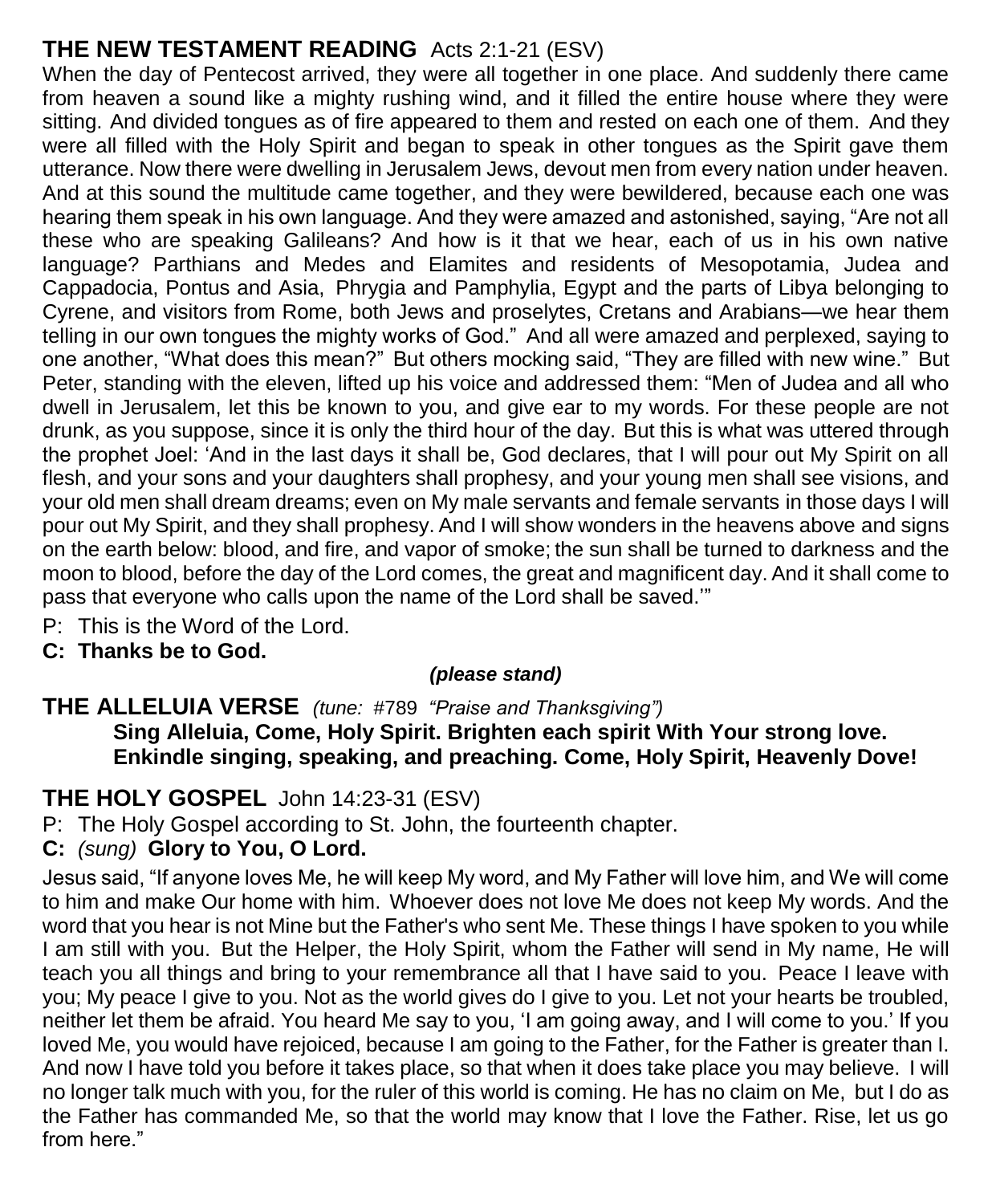- P: This is the Gospel of the Lord.
- **C:** *(sung)* **Praise to You, O Christ.**

#### **THE NICENE CREED**

**I believe in one God, the Father Almighty, maker of heaven and earth and of all things visible and invisible. And in one Lord Jesus Christ, the only-begotten Son of God, begotten of His Father before all worlds, God of God, Light of Light, very God of very God, begotten, not made, being of one substance with the Father, by whom all things were made; who for us men and for our salvation came down from heaven and was incarnate by the Holy Spirit of the virgin Mary and was made man; and was crucified also for us under Pontius Pilate. He suffered and was buried. And the third day He rose again according to the Scriptures and ascended into heaven and sits at the right hand of the Father. And He will come again with glory to judge both the living and the dead, whose kingdom will have no end. And I believe in the Holy Spirit, the Lord and giver of life, who proceeds from the Father and the Son, who with the Father and the Son together is worshiped and glorified, who spoke by the prophets. And I believe in one holy Christian and apostolic Church, I acknowledge one Baptism for the remission of sins, and I look for the resurrection of the dead and the life of the world to come. Amen.**

*(please be seated)*

**THE BIBLE MEMORY VERSE FOR JUNE** ~ Galatians 5:22-23a **The fruit of the Spirit is love, joy, peace, patience, kindness, goodness, faithfulness, gentleness, self-control.**

**THE CHILDREN'S MESSAGE**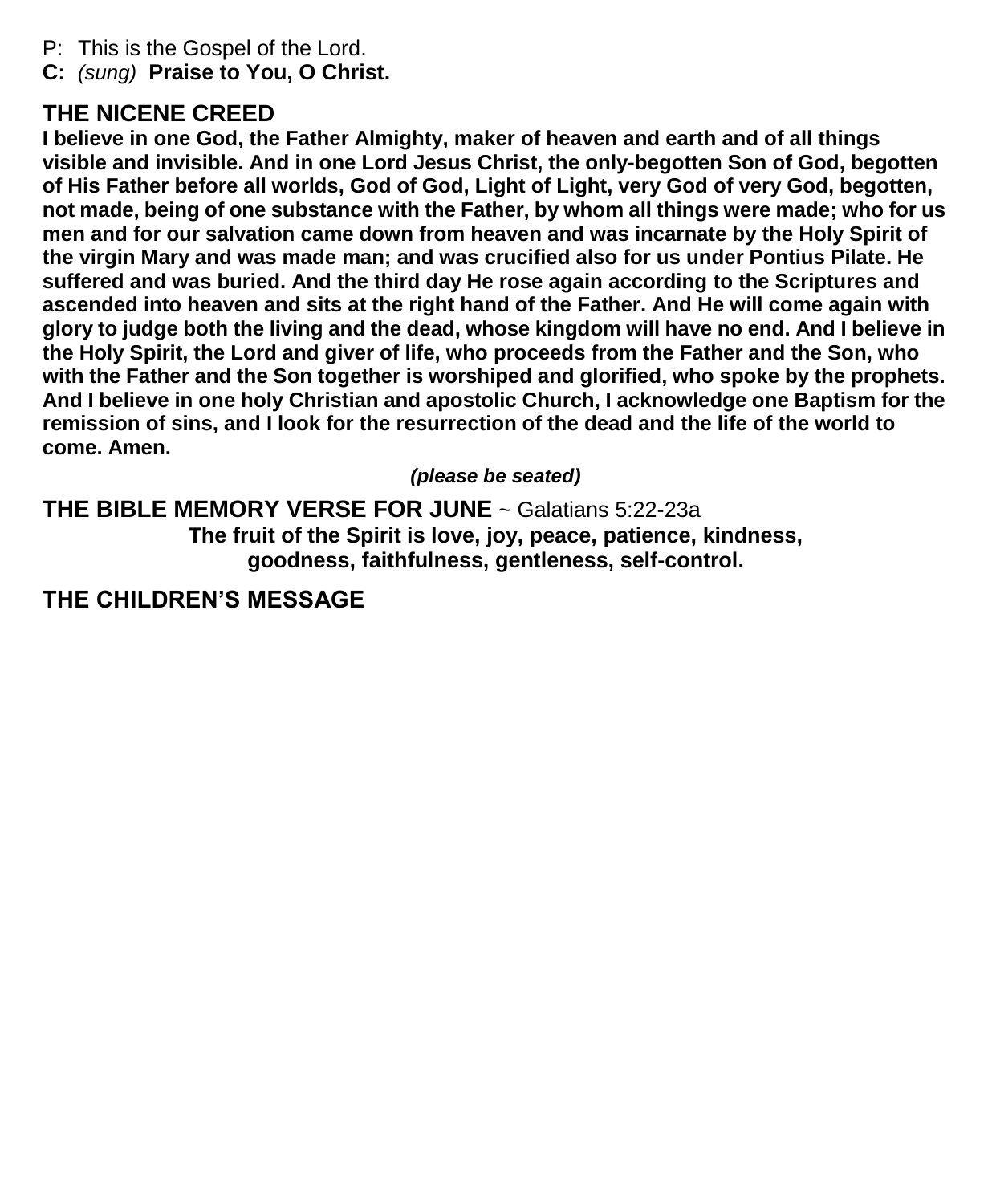

© 1941 Concordia Publishing House. Used by permission: LSB Hymn License .NET, no. 100012547. Public domain

**THE SERMON** *"Built to Endure"* Text: Genesis 11:1-9

**THE PRESENTATION OF OUR OFFERINGS** (*#816 verse 3*) **All Praise to God the Father be, All praise, eternal Son, to Thee. Alleluia, alleluia! Whom with the Spirit we adore Forever and forevermore: Alleluia, alleluia! Alleluia, alleluia, alleluia!**

#### **THE PRAYER OF THE CHURCH**

*(Each petition concludes with the following response: "Lord, in Your mercy," "hear our prayer.")*